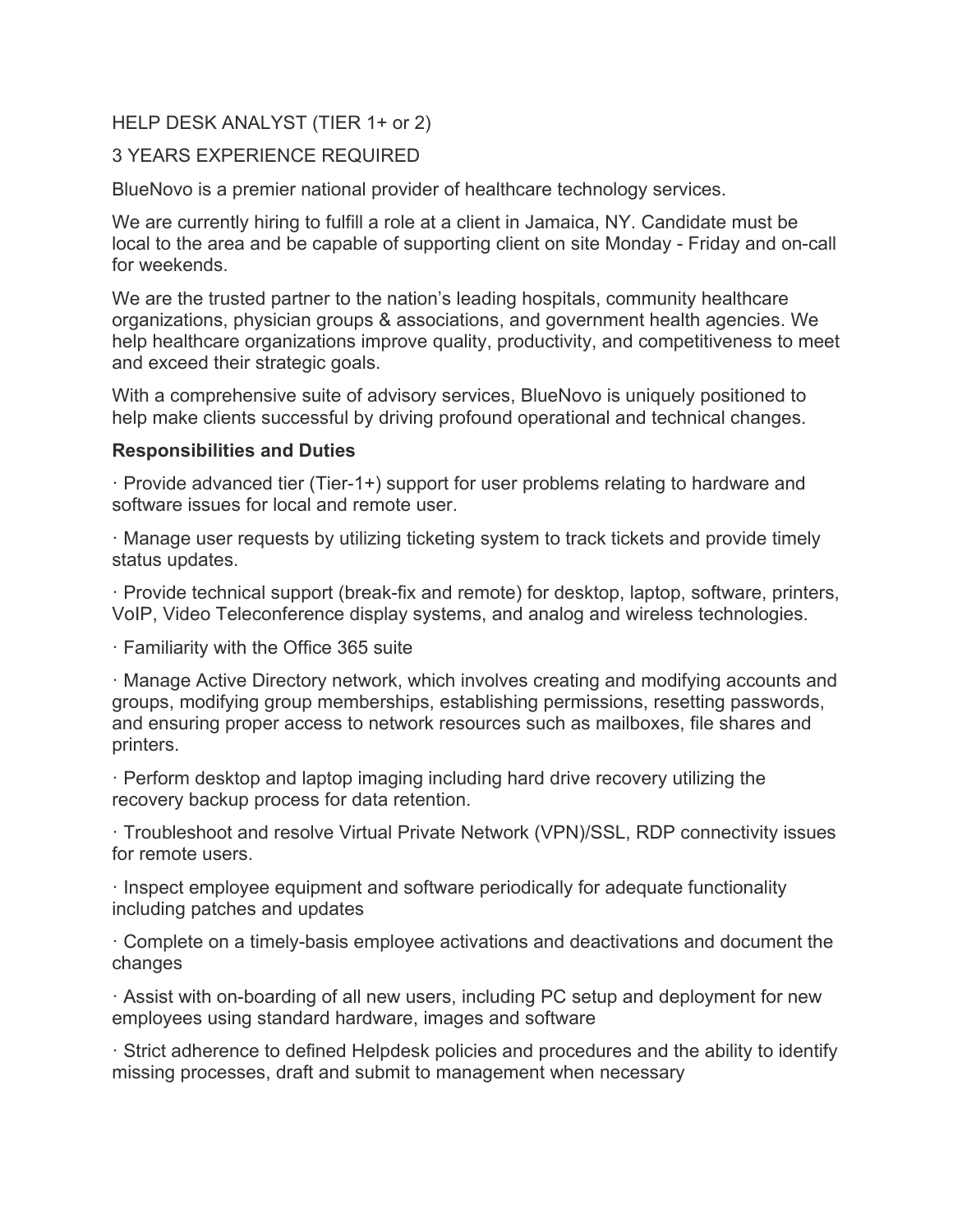· Route and escalate non-Tier 1+ issues to respective responsible parties, conduct periodic follow-up and maintain resolution status

· Provide helpdesk support and resolve problems to the end user's satisfaction

· Monitor and respond quickly and effectively to requests received through the IT helpdesk

· Maintain agreed upon quarterly satisfaction rating

· Utilize and maintain the helpdesk tracking software for all issue reported to the helpdesk, regardless of reporting mechanism.

· Log, track, document and resolve incoming requests using the help desk software solution

· Maintain detailed and accurate call/ticket logs/reports and trouble tickets within helpdesk software and ensure accuracy of ticketing daily

· Maintain agreed upon response rate, and first call resolution rate

· Participate in "off-hours", weekend and on-call support on a rotation basis

· Ability to travel between proximate primary and satellite client sites, as needed (car necessary)

· Other duties as assigned

SKILLS AND ABILITIES:

Excellent oral and written communication skills

Excellent customer service skills

Excellent process documentation skills

Microsoft Networking (Printer Management, File Share management, Active Directory, IIS, IE, DHCP, DNS)

- · Office 365
- · LAN/WAN/VPN
- · Microsoft windows OS (various)
- · Phone System and PBX (Avaya preferred)
- · Microsoft Office
- · Strong computer skills
- · Knowledge of privacy regulations and ability to maintain patient privacy in daily role
- · Ability to work independently in a timely, organized, methodical manner
- · Task oriented

EDUCATION AND/OR EXPERIENCE: (preferred)